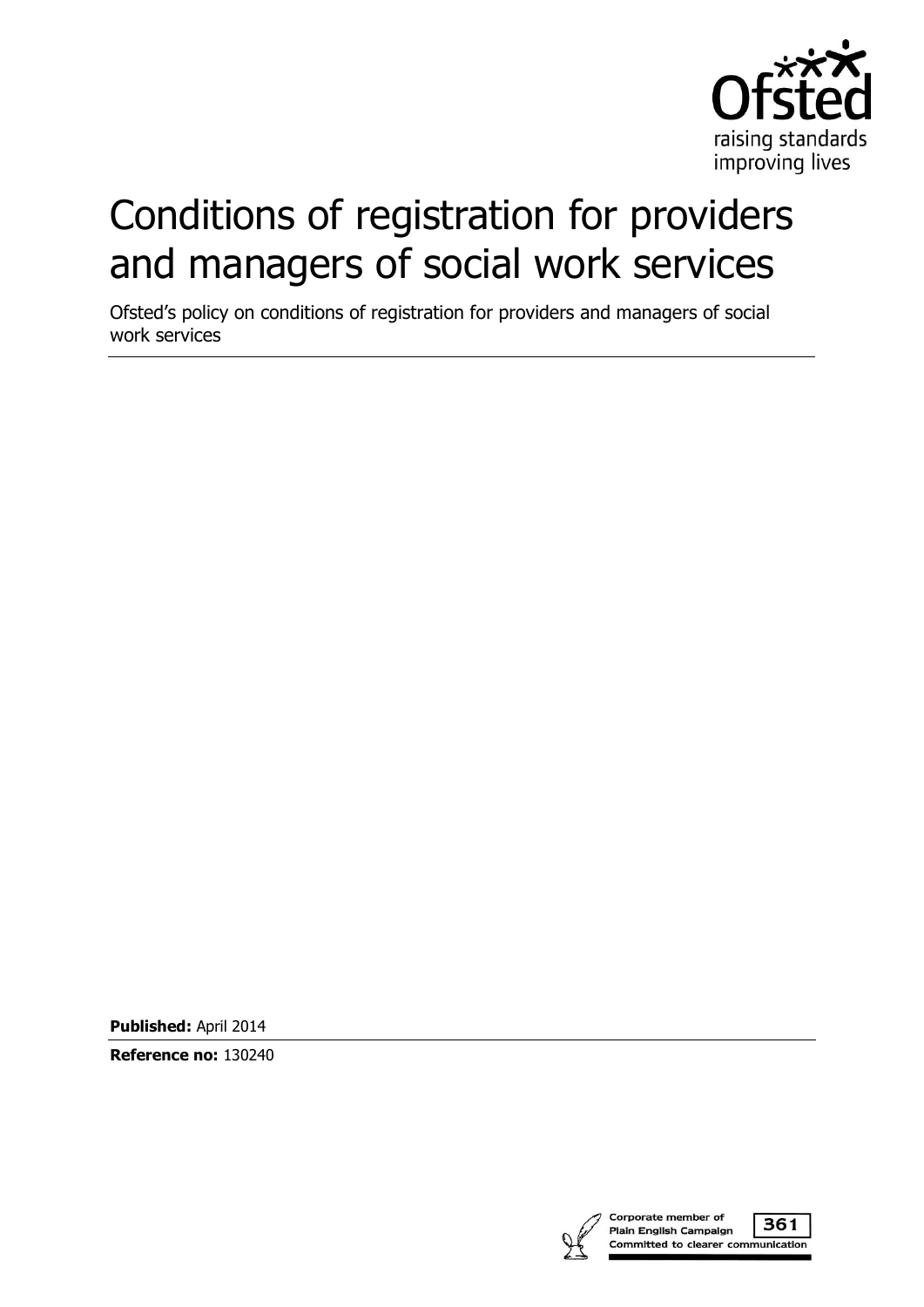The Office for Standards in Education, Children's Services and Skills (Ofsted) regulates and inspects to achieve excellence in the care of children and young people, and in education and skills for learners of all ages. It regulates and inspects childcare and children's social care, and inspects the Children and Family Court Advisory Support Service (Cafcass), schools, colleges, initial teacher training, work-based learning and skills training, adult and community learning, and education and training in prisons and other secure establishments. It assesses council children's services, and inspects services for looked after children, safeguarding and child protection.

If you would like a copy of this document in a different format, such as large print or Braille, please telephone 0300 123 1231, or email enquiries@ofsted.gov.uk.

You may reuse this information (not including logos) free of charge in any format or medium, under the terms of the Open Government Licence. To view this licence, visit www.nationalarchives.gov.uk/doc/open-government-licence/, write to the Information Policy Team, The National Archives, Kew, London TW9 4DU, or email: psi@nationalarchives.gsi.gov.uk.

This publication is available at www.ofsted.gov.uk/resources/130240.

Interested in our work? You can subscribe to our website for news, information and updates at www.ofsted.gov.uk/user.

Piccadilly Gate Store Street Manchester M1 2WD

T: 0300 123 1231 Textphone: 0161 618 8524 E: enquiries@ofsted.gov.uk W: www.ofsted.gov.uk

No. 130240 © Crown copyright 2013

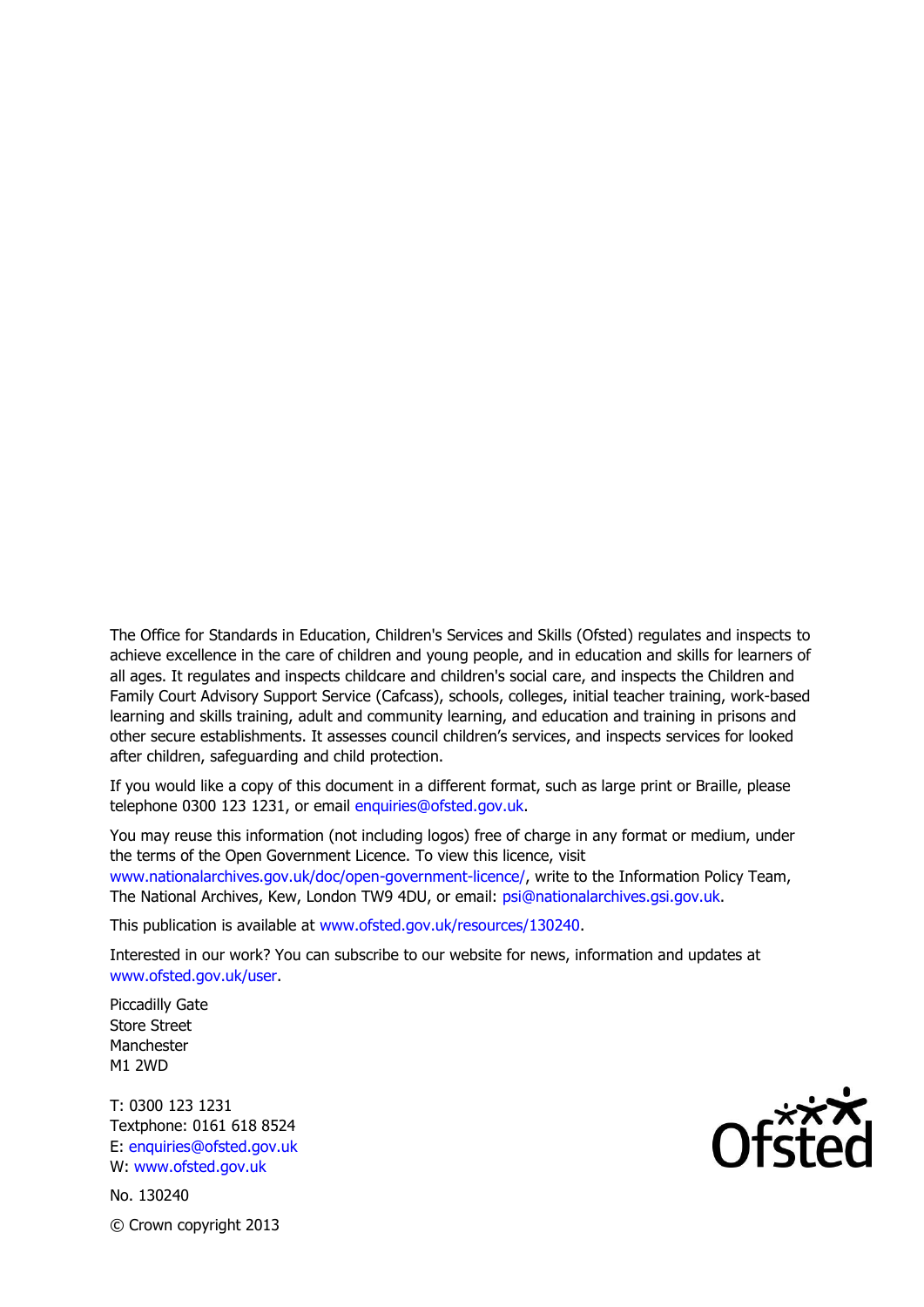## **Contents**

| <b>Introduction</b>                                                     | 4 |
|-------------------------------------------------------------------------|---|
| <b>Background</b>                                                       | 4 |
| Conditions of registration for providers and managers of social work    |   |
| services                                                                | 5 |
| <b>Additional conditions of registration</b>                            | 6 |
| <b>Breaches of conditions of registration</b>                           | 6 |
| Powers to vary, remove or impose conditions on an existing registration | 6 |
| Minor and major variations to conditions of registration                | 7 |
| Minor variation                                                         | 7 |
| Major variation                                                         | 7 |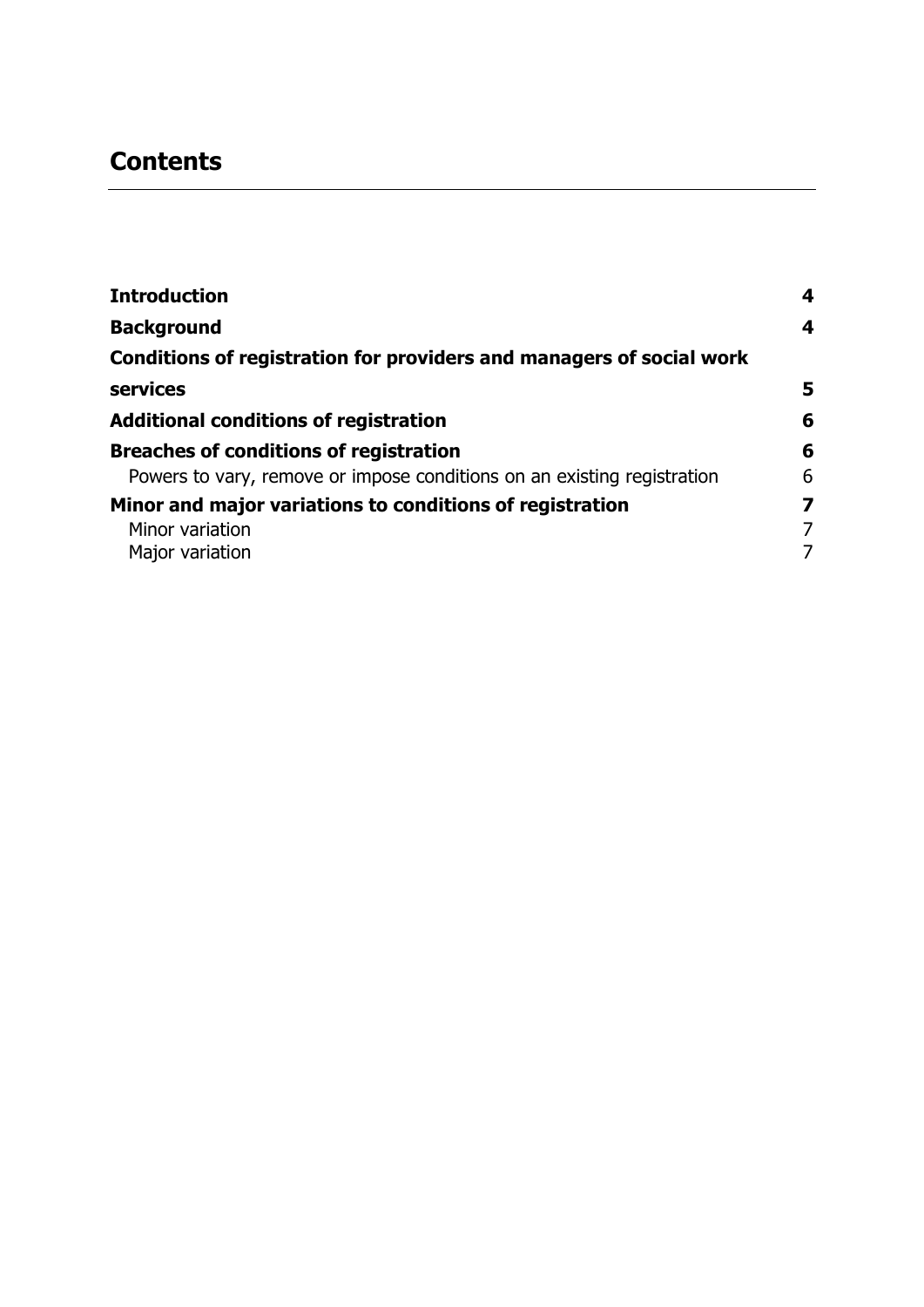

# <span id="page-3-0"></span>**Introduction**

1. Providers of social work services contract with a local authority to provide delegated local authority functions regarding children looked after and/or care leavers. Any provider or manager of social work services must register with Ofsted as an agency/manager under the Care Standards Act 2000. It is an offence to provide or manage a social work service without registration.<sup>1</sup> Ofsted is the registration authority under the Care Standards Act 2000, therefore providers and managers are legally obligated to register with Ofsted.

#### <span id="page-3-1"></span>**Background**

- 2. This guidance sets out Ofsted's approach to setting conditions of registration for providers and managers of social work services under the Care Standards Act 2000. The application of this policy is intended both to meet our legal obligations and to ensure that our practice is consistent and transparent. Under section 13(3) of the Care Standards Act 2000, Ofsted may grant an application for registration unconditionally or subject to such conditions as it thinks fit.
- 3. We may set conditions of registration where we consider these appropriate. So that any conditions of registration are proportionate, we only apply these to:
	- **P** protect children and service users
	- address specific issues relating to a particular setting or service type.
- 4. In relation to providers of social work services we routinely impose conditions relating to notifying us when there are changes to either what local authority functions have been delegated to the agency, or which local authority the agency is providing services for.
- 5. For consistency, we have:
	- set wording for some frequently used conditions of registration
	- **P** produced quidance on how to impose individualised conditions of registration.

j

<sup>&</sup>lt;sup>1</sup> Care Standards Act 2000, section 11(1); [www.legislation.gov.uk/ukpga/2000/14/section/11.](http://www.legislation.gov.uk/ukpga/2000/14/section/11)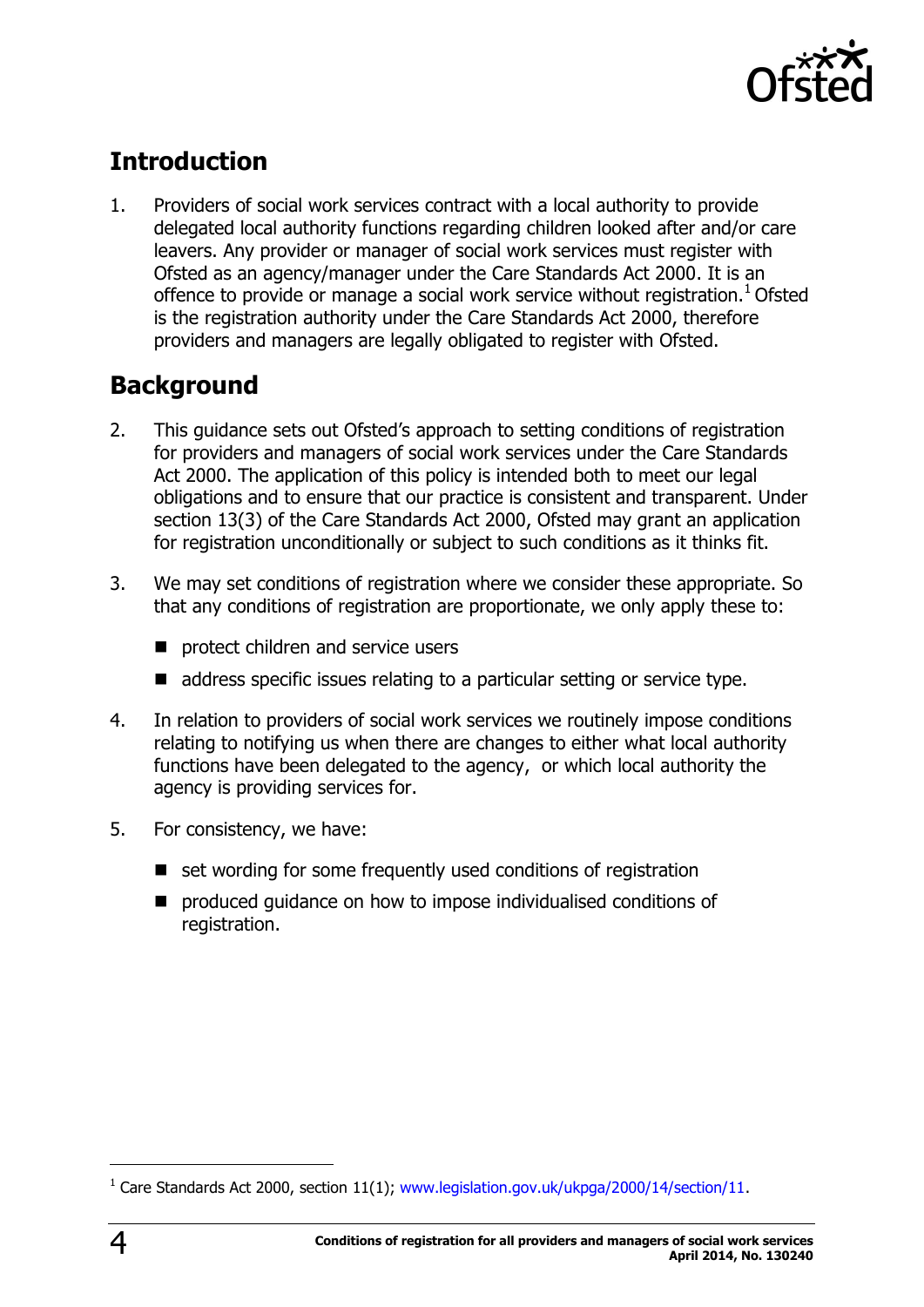

#### <span id="page-4-0"></span>**Conditions of registration for providers and managers of social work services**

- 6. An agency may provide social work services delegated from a local authority for looked after children and/or care leavers. We apply the following conditions as appropriate to define the social work services an agency can provide:
	- The registered provider:
		- must notify Ofsted of any change to the arrangement made under section 1 of the Children and Young Persons Act 2008 with [name of] local authority
		- must notify Ofsted of any arrangement made under section 1 of the Children and Young Persons Act 2008 with a local authority other than [name of ] local authority.
- 7. We may also apply the following conditions as appropriate to define the social work services a person can manage:
	- The registered manager of the agency:
		- must notify Ofsted of any change to the management arrangements made under section 1 of the Children and Young Persons Act 2008 with [name of] local authority
		- must notify Ofsted of any management arrangements made under section 1 of the Children and Young Persons Act 2008 with a local authority other than [name of] local authority.
- 8. We must not apply conditions of registration that:
	- $\blacksquare$  duplicate any requirements placed on providers and/or managers by the Care Standards Act 2000, or regulations made under this Act
	- conflict with or exempt a provider or manager from complying with any of the regulations made under the Care Standards Act 2000
	- $\blacksquare$  name an individual other than the registered person(s), as we have no powers to make or enforce conditions other than those that apply to them.<sup>2</sup>

j

 $2$  'The registered person' covers both the registered provider and registered manager.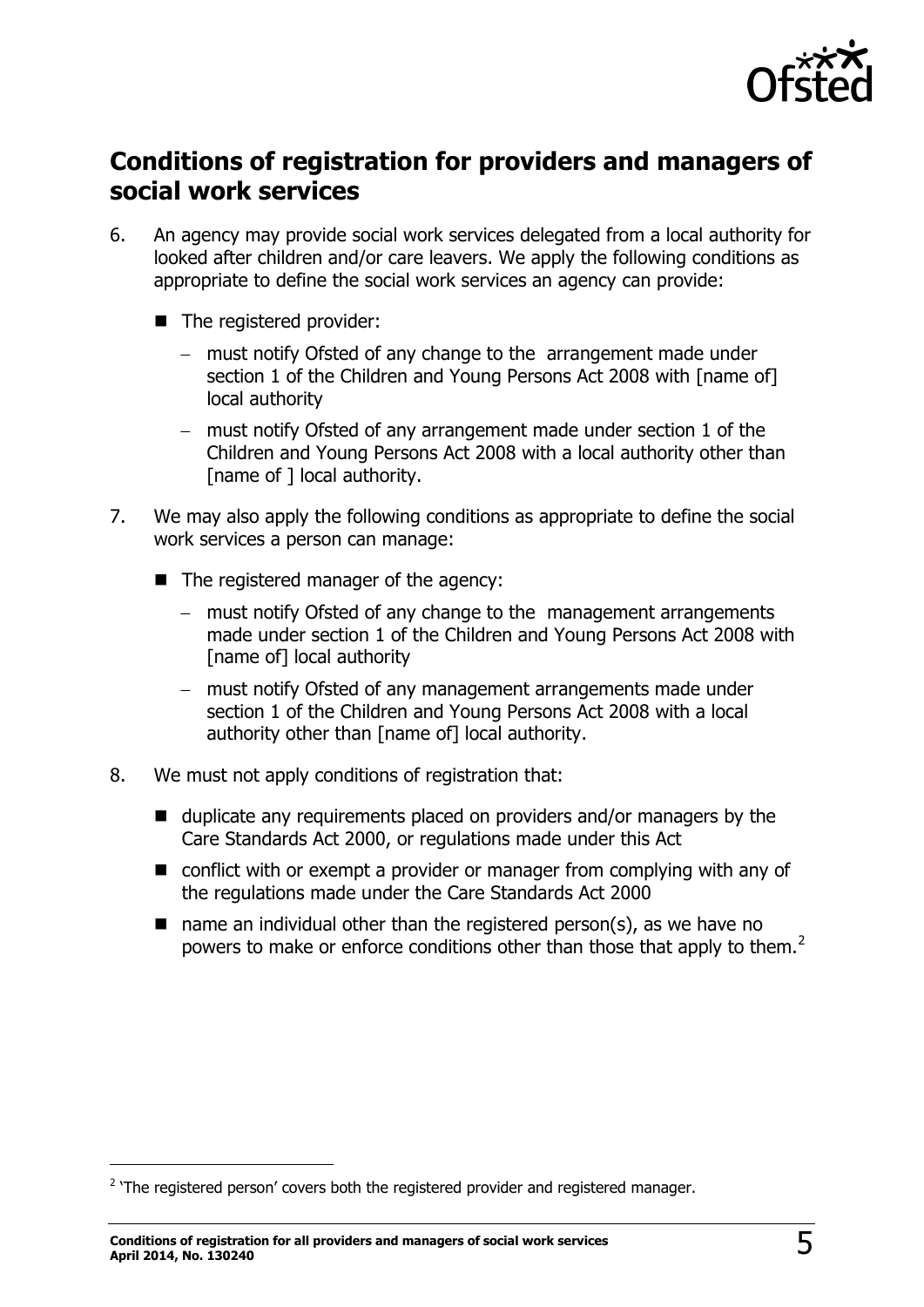

### <span id="page-5-0"></span>**Additional conditions of registration**

- 9. Additional conditions of registration not covered in paragraphs 7–8 may be used in particular circumstances to protect children and to promote their safety and well-being. Where an inspector considers that any additional conditions are necessary, they agree this with their team manager before it is agreed or imposed.
- 10. Any additional condition of registration must be proportionate, fair and reasonable. It should not restrict the provision of services inappropriately.
- 11. The condition must be specific to the particular circumstances of the agency and, for example, reflect its scope and capacity to extend services.
- 12. Additional conditions must be worded to follow on from the phrase 'the registered person' or specifically, 'the manager'.

#### <span id="page-5-1"></span>**Breaches of conditions of registration**

13. Any breach of a condition of registration is an offence and therefore liable to enforcement action.

#### <span id="page-5-2"></span>**Powers to vary, remove or impose conditions on an existing registration**

- 14. Ofsted has the power to impose conditions at any time on the registration of a provider or manager registered under the Care Standards Act 2000 as a way of protecting service users.
- 15. Ofsted's powers to vary, remove or impose conditions on an existing registration are under section 13(5)(a) and (b) of the Care Standards Act  $2000<sup>3</sup>$  We will use these wide powers appropriately and only to safeguard and promote the well-being of children and other service users.
- 16. A registered provider/manager can apply to vary, remove or change a condition of registration by making a written request and paying a fee.<sup>4</sup>

-

<sup>&</sup>lt;sup>3</sup> Care Standards Act 2000; [www.legislation.gov.uk/ukpga/2000/14/section/11.](http://www.legislation.gov.uk/ukpga/2000/14/section/11)

<sup>&</sup>lt;sup>4</sup> Variation fees for children's social care services (090320), Ofsted, 2013; [www.ofsted.gov.uk/resources/090320.](http://www.ofsted.gov.uk/resources/090320)